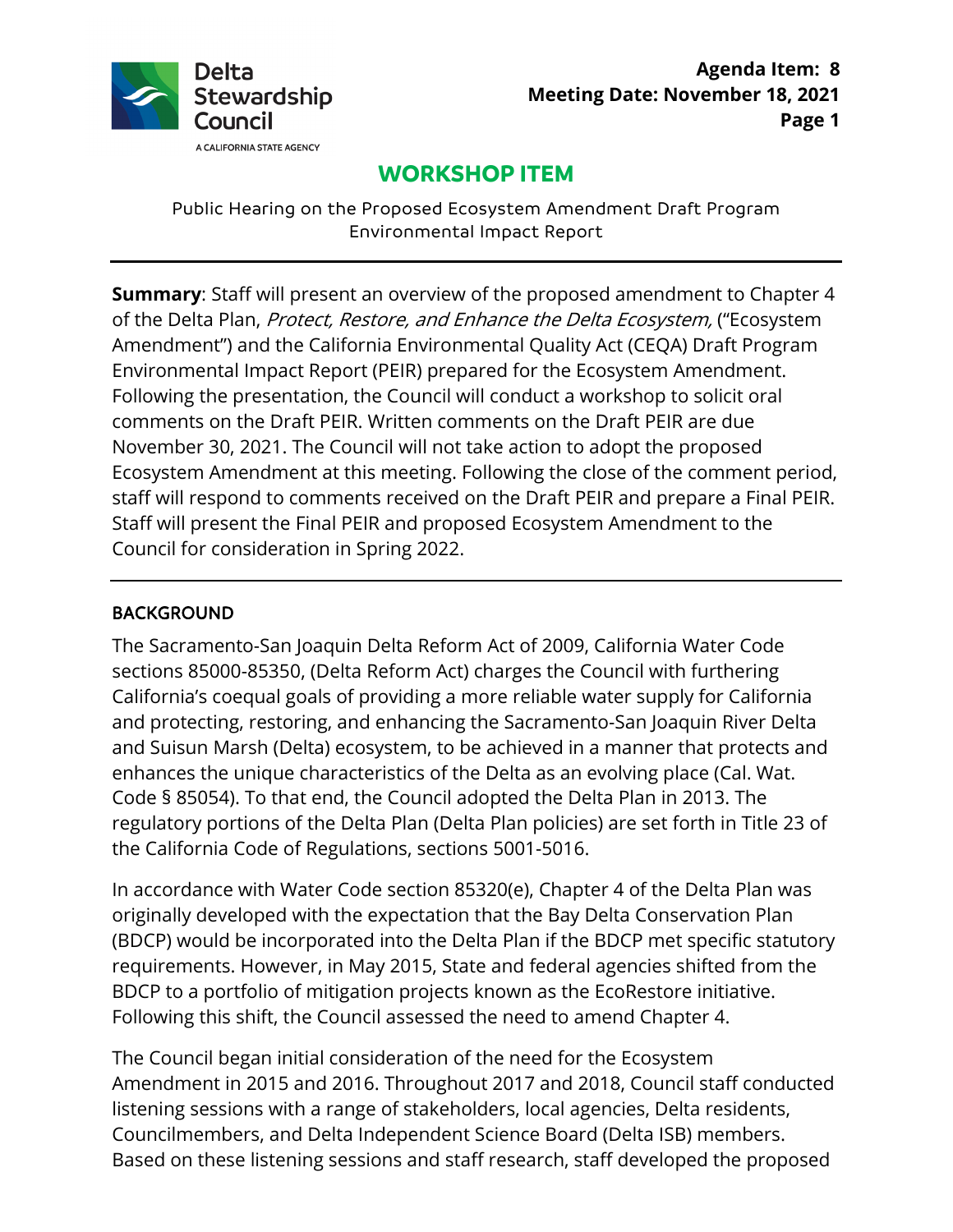#### **Agenda Item: 8 Meeting Date: November 18, 2021 Page 2**

 Ecosystem Amendment to include a portfolio of actions that protect existing ecosystems, restore ecosystems, and enhance working or urban landscapes that research, lessons learned in recovery planning, and increased coordination among provide habitat resources to species. These approaches can reestablish ecological processes in natural communities to make them more resilient to land conversion and climate change. The proposed Ecosystem Amendment leverages decades of agencies and partners working toward a common vision for a restored Delta ecosystem.

 Staff presented preliminary proposed revisions to Chapter 4 to Council for subsequent Preliminary Public Review Draft in November 2019 and solicited Amendment. The Council authorized the May 2020 Draft as the proposed project for environmental review under CEQA at its May 1, 2020, meeting. The Council feedback at the April 2019 and June 2019 Council meetings. Staff released a agency, public, and Delta Independent Science Board (Delta ISB) comments. These comments were incorporated into the May 2020 Draft of the Ecosystem issued a Notice of Availability (see Attachment 1) of a Draft PEIR (see Attachment 2) and appendices (see Attachment 3) on September 27, 2021.

The proposed project consists of:

- New and revised Delta Plan policies, recommendations, and performance measures related to ecosystem protection, restoration, and enhancement in the Delta;
- An updated Chapter 4 narrative;
- Three regulatory appendices;
- Four technical appendices; and
- An updated appendix containing new and revised ecosystem performance measures.

 goal of protecting, restoring, and enhancing the Delta ecosystem that forms the The Ecosystem Amendment presents five core strategies to achieve the coequal basis for the policies, recommendations, and performance measures in the proposed Amendment.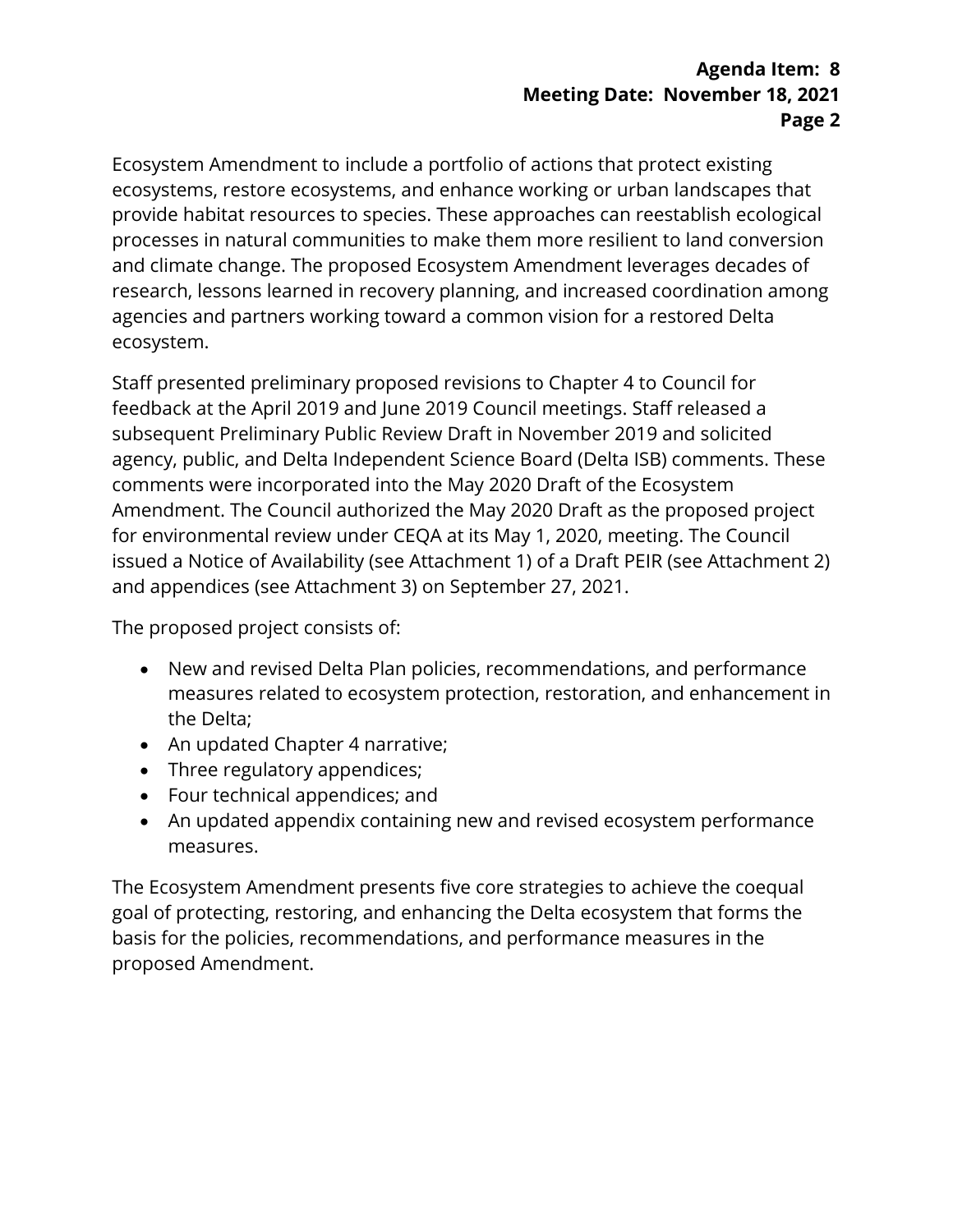These core strategies are listed below, along with key approaches that the strategy and element is a notation describing whether there is a proposed change Ecosystem Amendment proposes to achieve each strategy. Included for each core relative to the existing Delta Plan:

## **1. Create more natural, functional flows (revised in part)**

…by requiring covered actions to be consistent with the State Water Resources Control Board's Bay-Delta Water Quality Control Plan flow objectives **(no change)** 

…by working with the State Water Resources Control Board to ensure best available science informs its regulatory decisions regarding stream flows and water quality **(revised)** 

## **2. Restore ecosystem function (revised)**

…by requiring covered actions to consider and disclose how they would improve ecosystem function and provide social benefits, and by requiring consideration of expanded floodplains and creation of riparian habitat in levee projects **(revised)** 

…by recommending increased public funding, recommending "good neighbor" strategies to coordinate restoration with adjacent uses, and exempting Delta levees from the U.S. Army Corps of Engineers' policy prohibiting vegetation on levees **(new and revised)** 

### **3. Protect land for restoration and safeguard against land loss (new)**

 opportunities from incompatible uses **(revised)**  …by requiring habitats to be restored at appropriate elevations for current and future conditions and protecting land with the best habitat restoration

…by recommending enhanced working landscapes, developing or updating management plans for public lands to halt or reverse land subsidence, and recommending funding to reverse land subsidence **(new)** 

## **4. Protect native species and reduce the impact of nonnative species (revised)**

…by requiring covered actions to avoid introducing or expanding habitat supporting nonnative invasive species **(no change)** 

 funding projects that help juvenile salmon avoid predation and being trapped by …by recommending actions to control nonnative invasive species including predatory fish, improving fish migration within the Delta and upper watersheds,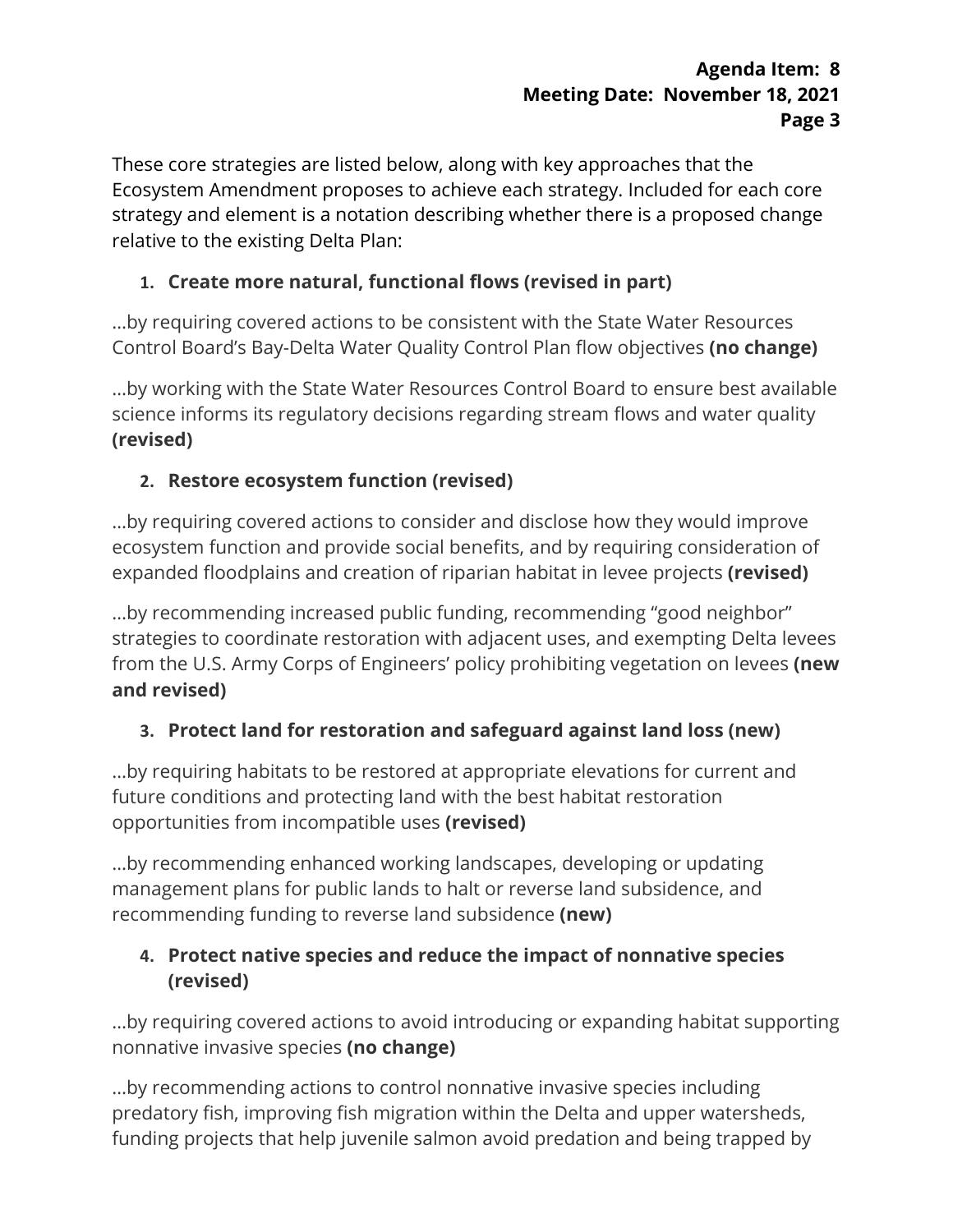water intakes in the South Delta, managing hatcheries to reduce genetic risk and improve the resilience of native species, and coordinating remote fish tracking programs **(new and revised)** 

## **5. Improve institutional coordination to support implementation (new)**

…by recommending support for the implementation of ecosystem restoration programs/projects and by aligning state restoration plans and conservation strategies with the Delta Plan (**new**)

## ENVIRONMENTAL REVIEW OF THE ECOSYSTEM AMENDMENT

 Consistent with CEQA Guidelines section 15206, the proposed Ecosystem Water Code section 12220 and the Suisun Marsh as defined in Public Resources Amendment is considered a project of statewide and regional significance. Council staff prepared a Draft PEIR, which includes a conservative analysis of potential environmental impacts that could occur from construction, operation, and implementation of different types of projects and activities that the Ecosystem Amendment would promote in the Primary Planning Area (the Delta as defined in Code section 29101) and Extended Planning Area (the watersheds that contribute flows to the Delta and areas of California outside the Delta watershed with places of use receiving water from or conveyed through the Delta).

 Impacts were analyzed at a broad program level in the Program EIR because the multiple actions encouraged by the proposed Ecosystem Amendment could affect a .<br>authority of entities that will propose, authorize, and/or implement them in the actions considered in the PEIR are described in Table 1. large geographic area, would be proposed and implemented by entities other than the Council, and direct authorization or construction of site-specific projects are not proposed by the Council. The Council itself does not implement or directly authorize construction or operation of any physical activities; these future actions would be under the jurisdiction and authority of other public agencies. Rather, through the Delta Plan, the Council seeks to influence the actions, activities, and/or projects of other entities—the details of which are under the jurisdiction and/or future. The number and location of all potential projects that would be proposed, authorized, or implemented are not known at this time. The general types of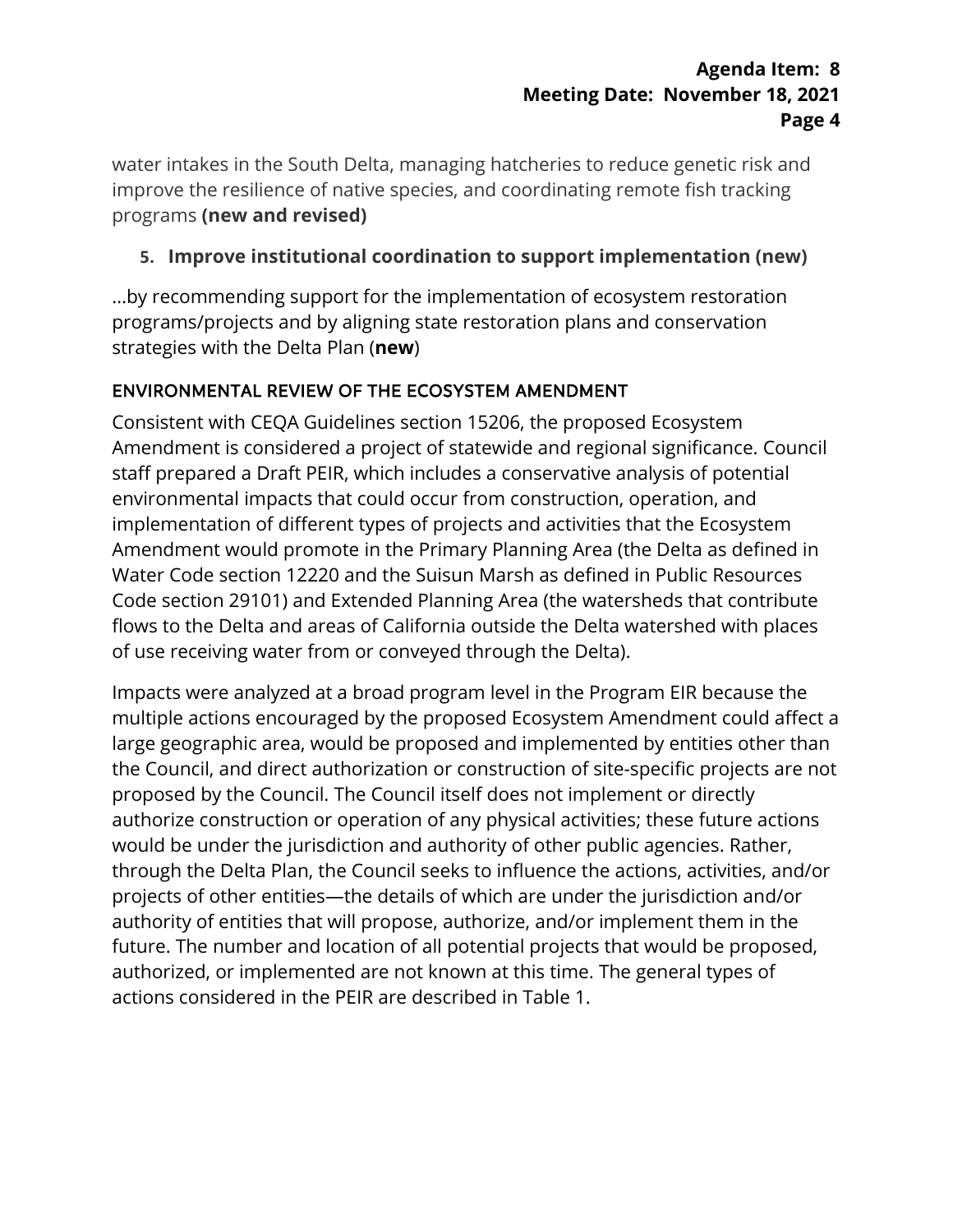| <b>Project Category</b>                                                                                                            | <b>Planning Area</b>                       |
|------------------------------------------------------------------------------------------------------------------------------------|--------------------------------------------|
| Changes in Water Flows                                                                                                             | Primary and Extended Planning Areas        |
| Improve Function and Connectivity of Floodplain Habitat                                                                            | Primary Planning Area                      |
| Restoration, Protection, and Enhancement of Wetland, Stream, Riparian<br>Habitat, Upslope Watershed Sites                          | Primary Planning Area                      |
| Subsidence Reversal Activities                                                                                                     | Primary Planning Area                      |
| Nonnative Terrestrial and Aquatic Invasive Species Removal and Native<br>Plant Revegetation                                        | Primary Planning Area                      |
| Fish Passage Improvements                                                                                                          | Primary and Delta Watershed Planning Areas |
| <b>Hatchery Management</b>                                                                                                         | Primary and Delta Watershed Planning Areas |
| Improving Efficiency and Effectiveness of Regulatory Oversight, Project<br>Implementation, and Long-Term Monitoring and Management | Primary and Extended Planning Areas        |

 The impacts of specific projects will be evaluated in future project-level CEQA documents by the lead agencies for those proposed projects.

#### PEIR Scoping Process

 The Council issued a Notice of Preparation (NOP) on May 11, 2020, to seek input from agencies, organizations, and the public on the scope of the PEIR. In addition, a public scoping meeting was conducted on May 28, 2020. In May 2020, the Council also sent notices pursuant to Assembly Bill 52 (AB 52) to seven Native American tribes that requested notification of all Council activities and non-AB 52 notices to other 175 tribal contacts.

 organizations, private entities, and individuals on the NOP for the PEIR. Comments agriculture and other non-ecosystem projects, and the public trust doctrine, among The Council received 18 comments from tribes, agencies, non-governmental received addressed issues, including requesting changes to the proposed Ecosystem Amendment language, protecting tribal water resources, ensuring that the PEIR analysis included the other Delta Plan chapters, climate change, cumulative impacts, state and federal water operations, potential impacts to other issues. The issues raised in these comments were addressed in some cases as revisions to the draft project description (the proposed Ecosystem Amendment) as well as informing the scope of the Draft PEIR.

#### Approach to the Draft PEIR

 The Draft PEIR assumes that the Delta Plan and the proposed Ecosystem measures. Amendment are implemented and achieve their desired outcomes, regardless of whether they are expressed as policies, recommendations, or performance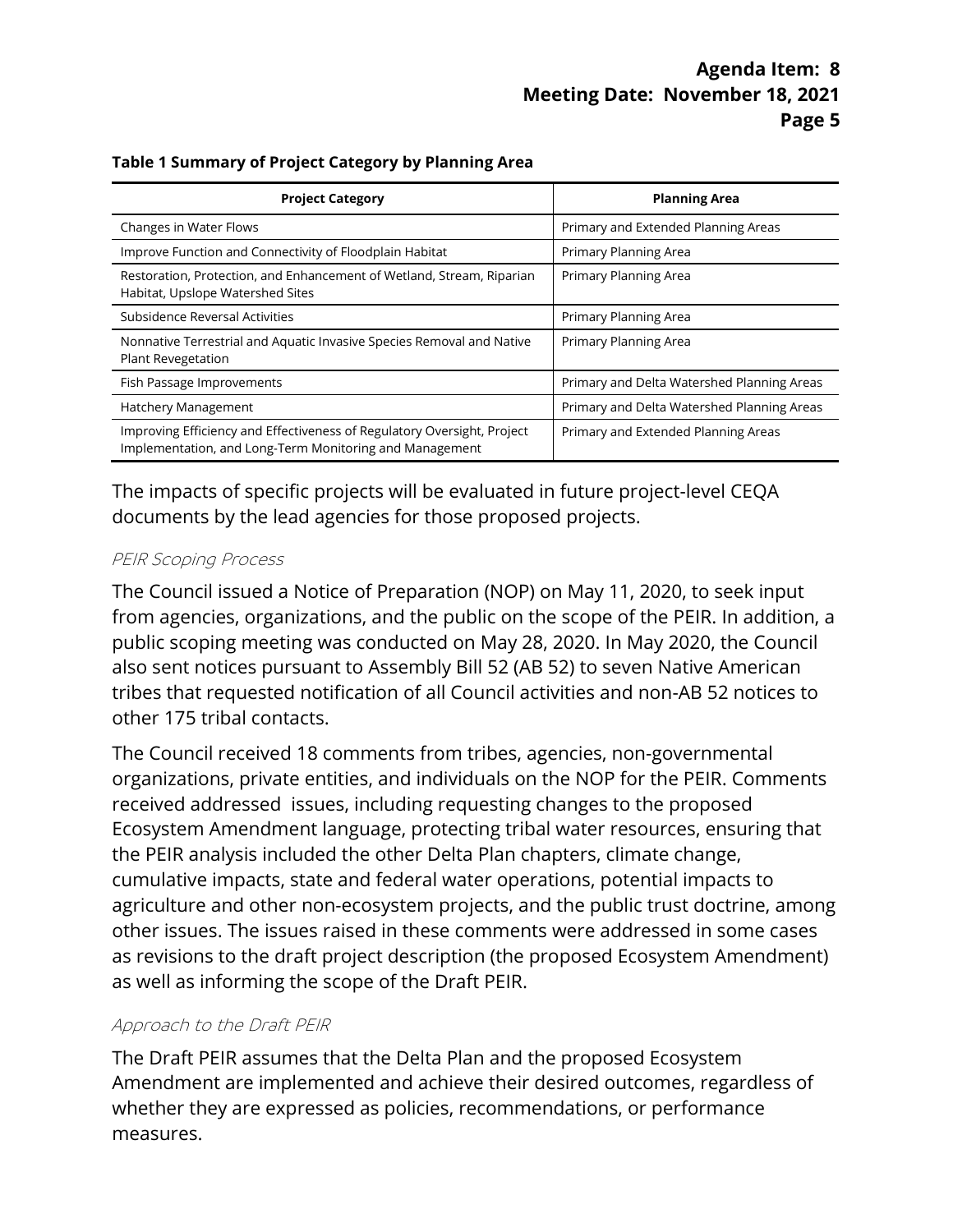The Draft PEIR identifies potentially significant impacts in the resource areas of are identified as significant and unavoidable because the site-specific details of projects to be implemented by other entities are not known at this time and significant level. Additionally, the implementation of mitigation measures would be within the responsibility of other agencies. aesthetics; agriculture and forestry resources; air quality; biological resources (aquatic and terrestrial); cultural resources; geology, soils, and mineral resources; greenhouse gas emissions; hazards and hazardous materials; hydrology and water quality; land use and planning; noise; recreation; transportation; tribal cultural resources; utilities and public services; and wildfire. Many impacts in the Draft PEIR because proposed mitigation measures may not reduce impacts to a less than

 The Draft PEIR includes many of the same mitigation measures as the 2013 Delta Plan PEIR. Minor revisions to some of the previously adopted measures are proposed to reduce or avoid the significant impacts of the proposed Ecosystem Amendment or to reflect updated best management practices. The revised mitigation measures are equally effective as the 2013 mitigation measures and would not result in any new or substantially more severe impacts.

 As required by CEQA, a reasonable range of alternatives to the proposed project were evaluated in the PEIR:

- the required No Project Alternative, consists of the existing conditions at the time the NOP was published, as well as what would be reasonably expected to occur in the foreseeable future. Thus, the No Project Alternative consists of the continued implementation of the Delta Plan as it stands today.
- working lands or on lands suitable for farming (lands designated as Prime • Alternative 1, Agricultural Working Lands Protection Emphasis, assumes new ecosystem restoration projects would not occur on existing agricultural Farmland, Farmland of Statewide and Local importance, and Unique Farmland in the Department of Conservation's Farmland Mapping and Monitoring Program). As a result, Alternative 1 would reduce impacts to agricultural resources on about 50 percent of land in the Delta.
- would mostly occur along existing levee footprints and would be less likely to • Alternative 2, Reduced Waterside Restoration, would not promote channel widening and levee setback projects. Levee-related construction activities include expanded or restored floodplains or improved waterside riparian habitat.
- Alternative 3, Reduced Restoration Footprint Emphasis, would reduce the proposed project footprint by reducing target restoration acreages. As a result, the number of restoration acres would be less when compared to the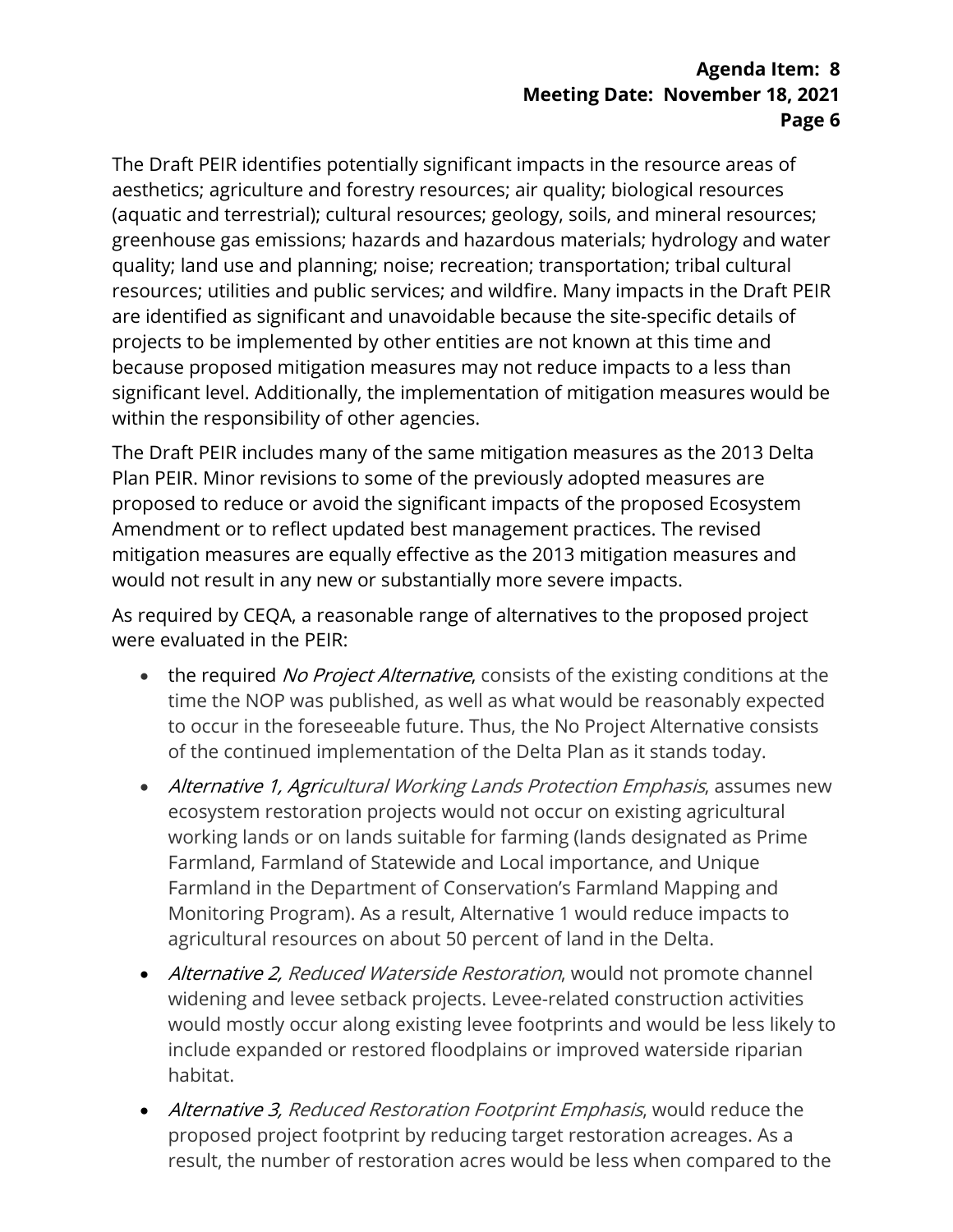proposed project which would lead to reduced construction impacts across multiple resource issues and reduced agricultural land conversion due to less agricultural land being converted to restoration.

 Alternatives 1, 2, and 3 would reduce the magnitude of construction impacts across in magnitude when compared to the proposed Ecosystem Amendment. All CEQA requires the identification of the environmentally superior alternative, which is the alternative that has the least significant impacts on the environment. multiple resource issues and would reduce the amount of agricultural land conversion because the number, size, and location of restoration projects would be reduced compared to the proposed Ecosystem Amendment. Alternative 3 would be the environmentally superior alternative because it would result in 50 percent fewer total acres restored compared to the proposed project which would reduce construction and agricultural conversion impacts to a degree greater than that offered under Alternatives 1 and 2. Alternative 3 would result in similar significant and unavoidable construction and agricultural conversion impacts that are reduced alternatives would only partially achieve the project objectives, and none would achieve the project objectives as well as the proposed Ecosystem Amendment.

#### Draft PEIR Workshop and Comment Period

 public review period for this Draft PEIR extends from Monday, September 27, 2021, Written comments on the Draft PEIR environmental analyses are requested and invited from responsible agencies, organizations, and interested parties. A 64-day through 5:00 p.m. on Tuesday, November 30, 2021. Written comments should be postmarked by Tuesday, November 30, 2021, and mailed or emailed to:

**Assistant Planning Director** Harriet Lai Ross Delta Stewardship Council 715 P Street, 15-300 Sacramento, CA 95814 Email Address: [ecosystemamendment@deltacouncil.ca.gov](mailto:ecosystemamendment@deltacouncil.ca.gov) 

 will be considered in the preparation of the Final PEIR. Today the Council will hold a workshop to receive oral comments on the Draft PEIR. These comments, along with written comments submitted by November 30, 2021,

#### NEXT STEPS

 in Spring 2022. At the same meeting, subject to the Council's certification of the Council staff will prepare a Final PEIR, which will include responses to comments. Staff plans to present the Final PEIR to the Council for consideration and potential certification before considering approval of the proposed Ecosystem Amendment